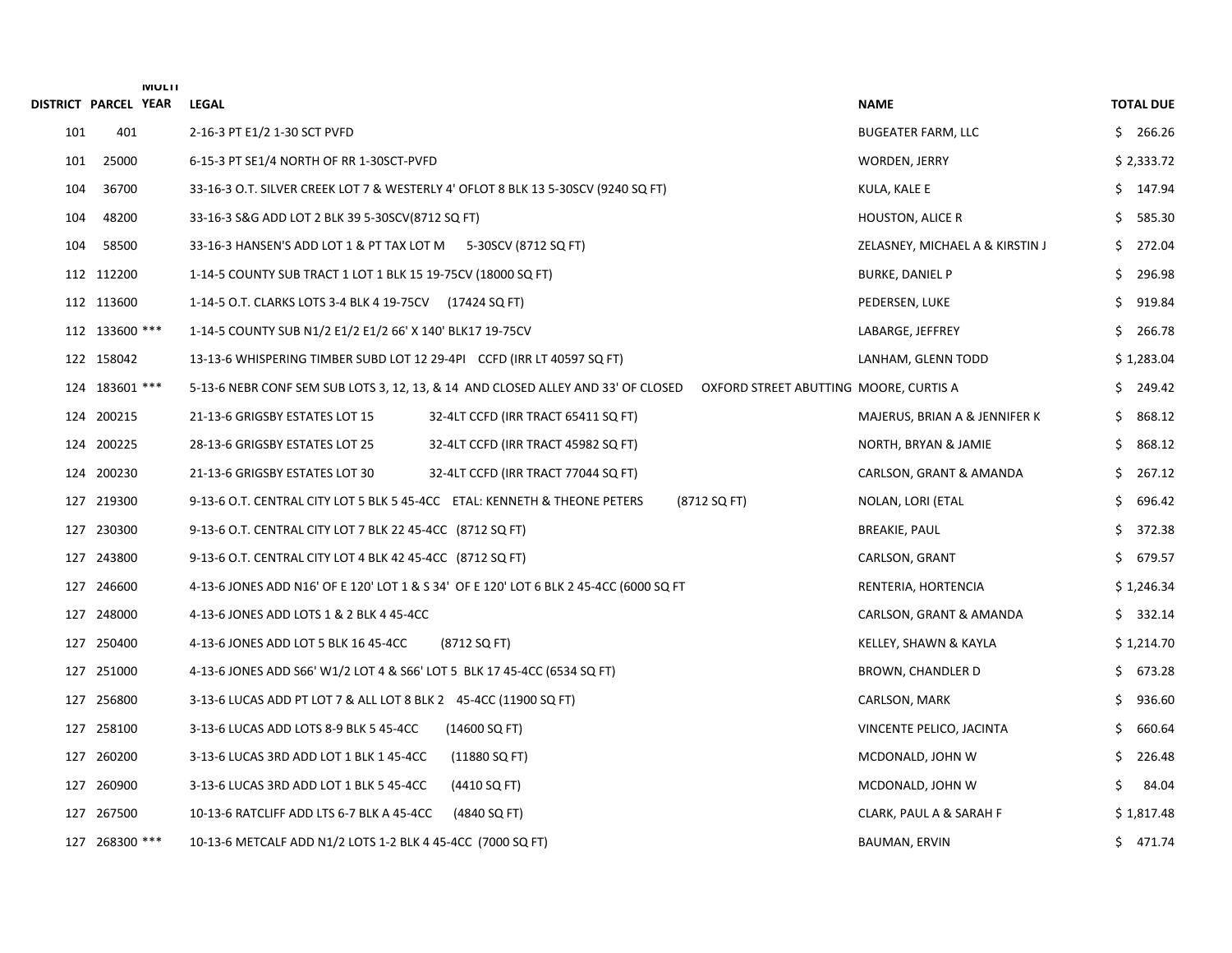| 127 272100     | 10-13-6 METCALF ADD W 10-1/2' LOT 5 & E 4-1/2' LOT 8 & ALL LOTS 6-7 BLK 9 45-4 CC (VERIZON,COUNTRYMANS) |                           |               | MCGINNIS, MILES L & NANCY J              |     | \$2,425.16 |
|----------------|---------------------------------------------------------------------------------------------------------|---------------------------|---------------|------------------------------------------|-----|------------|
| 127 287700     | 10-13-6 UPLAND ADD W 62' OF N 100' BLK 5 45-4CC (6200 SQ FT)                                            |                           |               | MALLECK, DEWAYNE & LYLA                  | S   | 360.60     |
| 127 287800     | 10-13-6 UPLAND ADD TAX LOT 2 BLK 5 AND NEUMANN SUB PT LOT 1 45-4CC                                      |                           | (13200 SQ FT) | (CC MALLECK, DEWAYNE                     | \$  | 335.04     |
| 127 319900     | 9-13-6 AYRES ADD S42' OF W20' LOT 2 & S42'LOT 3BLK 1 45-4CC                                             |                           |               | CARLSON, GRANT & AMANDA                  | \$  | 361.16     |
| 127 320500     | 9-13-6 AYRES ADD W 80' LOT 3 BLK 2 45-4CC                                                               |                           |               | MARCO, LEN A & JUDITH B                  |     | \$1,016.30 |
| 127 345400     | 9-13-6 JACOBSENS SUB LOT 2 & 1/2 VACATED 23RD ST. OUTLOT 33 45-4CC (23760 SQ FT)                        |                           |               | MUNN, ALICE JEAN                         |     | \$1,023.58 |
| 136 387100     | 23-15-6 PT N1/2 NE1/4 50-75ME CXFD                                                                      |                           |               | SWERTZIC, JONATHAN                       |     | \$1,052.52 |
| 140 405000     | 20-14-7 ARCHER SECOND SUB LOT 2 56-4MI CCFD (14000 SQ FT)                                               |                           |               | MACK, MICHAEL & SHERRY                   |     | \$248.60   |
| 140 406900     | 20-14-7 ARCHER VILLAGE LOTS 11-12 BLK 18 56-4MI CCFD (7000 SQ FT)                                       |                           |               | MANNING, JAMES L                         |     | 89.40      |
| 140 410000     | 21-14-7 ARCHER VILLAGE LOT 3 BLK 16 56-4MI CCFD (24500 SQ FT)                                           |                           |               | MACK, MICHAEL J SR & CINDY M             | \$. | 195.74     |
| 140 410001     | 21-14-7 ARCHER VILLAGE LOTS 4-5-6 BLK 16                                                                | 56-4MI CCFD (17500 SQ FT) |               | MACK, MICHAEL J SR & CINDY M             |     | \$2,215.12 |
| 147 458900 *** | 7-12-7 O.T. CHAPMAN LTS 13-14 BLK 32 68-82 CHV CFD CL-6 (5000 SQ FT)                                    |                           |               | EDWARDS, JOSEPH & DENISE                 | S   | 916.82     |
| 147 459000 *** | 7-12-7 O.T. CHAPMAN LOTS 15-16 BLK 32 68-82CHV CFD CL-6 (7500 SQ FT)                                    |                           |               | EDWARDS, JOSEPH & DENISE                 | \$  | 245.82     |
| 147 468400     | 7-12-7 GOODWATER SUB LOT 2 68-82CHV CFD CL-6 (IRR LOT 16867 SQ FT)                                      |                           |               | KOSMICKI, DAVID J & GLENNA D             | S   | 667.60     |
| 147 468500     | 7-12-7 GOODWATER SUB LOT 3 68-82CHV CFD CL-6 (IRR LOT .927742 ACRE)                                     |                           |               | KOSMICKI, DAVID J & GLENNA D             | \$  | 546.38     |
| 149 471100     | 28-12-8 PT W1/2 SE1/4 KNOWN AS TRACT 2 69-82VGG GIFD CL-6                                               |                           |               | DANDURAND, ROBERT R & MARION M           |     | $5$ 717.32 |
| 149 475703     | 32-12-8 TRACT 3 IN W1/2 NW1/4 69-82VGG GIFD CL-6                                                        |                           |               | JEFFRES, EUGENE                          | S   | 320.34     |
| 149 485600     | 7-11-8 MARTIN ACRES LOT 24 69-82VGG GIFD CL-6 (37908 SQ FT)                                             |                           |               | NIETFELD, MARVIN K & VICTORIA A          | \$  | 897.30     |
| 149 491400     | 7-11-8 SCHWARZ SUB LOT 11 BLK 1 69-82VGG GIFD CL-6 (23200 SQ FT)                                        |                           |               | STAHLA, JEREMY                           | Ŝ   | 498.52     |
| 149 491500     | 7-11-8 SCHWARZ SUB LOT 12 BLK 1 69-82VGG GIFD CL-6 (IRR LT 23056 SQ FT)                                 |                           |               | STAHLA, JEREMY                           | \$  | 453.84     |
| 149 493200     | 7-11-8 SCHWARZ SUB LOT 14 BLK 2 69-82VGG GIFD CL-6 (IRR LT 17865 SQ FT)                                 |                           |               | STAHLA, JEREMY R                         | Ŝ   | 79.02      |
| 149 493700     | 7-11-8 SCHWARZ SUB LOT 19 BLK 2 69-82VGG GIFD CL-6 (23200 SQ FT)                                        |                           |               | STAHLA, JEREMY R                         | \$  | 101.20     |
| 149 495000     | 7-11-8 SCHWARZ SUB LOT 5 BLK 3 69-82VGG GIFD CL-6 (23200 SQ FT)                                         |                           |               | STAHLA, BOB                              | \$  | 163.60     |
| 151 509001     | 1-11-8 ACC TO LOT 1 & 2 71-4 VGG CFD                                                                    | <b>HAMILTON COUNTY</b>    |               | GUSTAFSON, ANDREW B AND CELESTE HARVE \$ |     | 9.90       |
| 155 513801     | 20-11-8 LOT 3 & UNDEEDED ACCRE                                                                          | 72-82VGG GIFD CL-6        |               | ROBB, TED                                |     | \$1,348.76 |
| 158 531200     | 20-12-8 W PT S1/2 SE1/4 74-82VGG GIFD CL-6                                                              |                           |               | SCHLEICHARDT, THOMAS L & KRISTIN L       |     | \$981.44   |
| 158 533000     | 21-12-8 SW1/4 CL-6 74-82VGG-GIFD                                                                        |                           |               | SCHLEICHARDT, THOMAS L & KRISTIN         |     | \$3,280.05 |